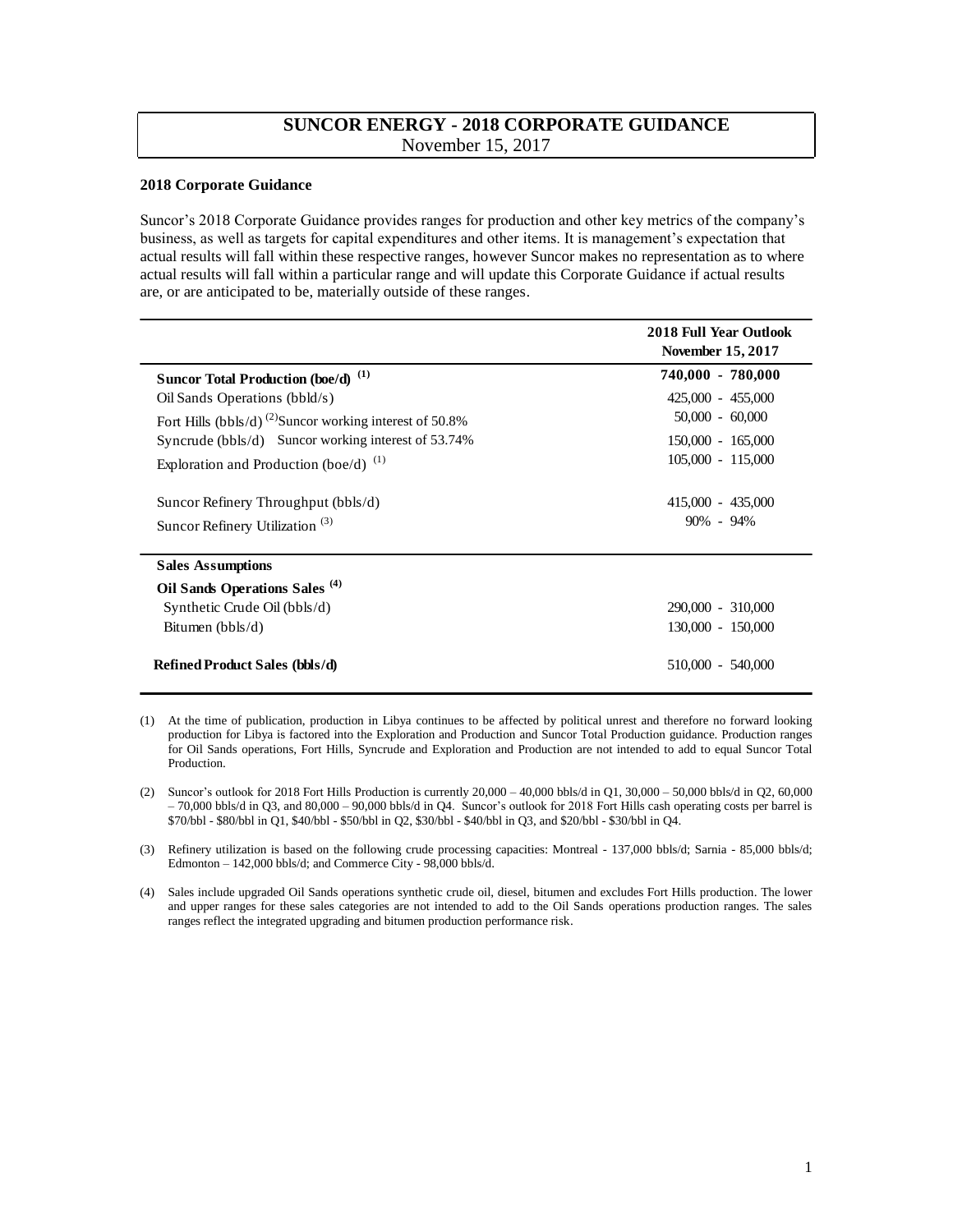| Capital Expenditures (C\$ millions) <sup>(5)</sup> |  |
|----------------------------------------------------|--|
|----------------------------------------------------|--|

| Capital Expenditures (C\$ millions) <sup>(5)</sup>                |                                             |                        |  |
|-------------------------------------------------------------------|---------------------------------------------|------------------------|--|
|                                                                   | 2018 Full Year Outlook                      | % Growth               |  |
|                                                                   | November 15, 2017                           | Capital <sup>(6)</sup> |  |
| Upstream                                                          | $3,650 - 4,050$                             | 30%                    |  |
| Downstream                                                        | $800 - 850$                                 | 0%                     |  |
| Corporate                                                         | $50 - 100$                                  | 0%                     |  |
| <b>Total</b>                                                      | $4,500 - 5,000$                             | 25%                    |  |
|                                                                   |                                             |                        |  |
|                                                                   | 2018 Full Year Outlook<br>November 15, 2017 |                        |  |
| <b>Other Information</b>                                          |                                             |                        |  |
| Oil Sands Operations Cash Operating Costs (\$/bbl) <sup>(7)</sup> | \$23.00                                     | $-$ \$26.00            |  |
| Fort Hills Cash Operating Costs (\$/bbl) <sup>(2)(8)</sup>        | $$35.00 - $40.00$                           |                        |  |
| Syncrude Cash Operating Costs (\$/bbl) <sup>(9)</sup>             | $$32.50 - $35.50$                           |                        |  |
|                                                                   |                                             |                        |  |
| Current Income Taxes (C\$ millions)                               | \$450                                       | - \$750                |  |
| Canadian Tax Rate (effective)                                     |                                             | 27% - 28%              |  |
| US Tax Rate (effective)                                           |                                             | 35% - 36%              |  |
| UK Tax Rate (effective)                                           |                                             | 37% - 42%              |  |
| Average Corporate Interest Rate                                   | $5\% - 6\%$                                 |                        |  |
| Oil Sands Crown Royalties <sup>(10)</sup>                         | $1\% - 3\%$                                 |                        |  |
| Fort Hills Crown Royalties <sup>(10)</sup>                        | $1\% - 3\%$                                 |                        |  |
| Syncrude Crown Royalties <sup>(10)</sup>                          | 6% - 9%                                     |                        |  |
| East Coast Canada Royalties <sup>(10)</sup>                       |                                             | 17% - 21%              |  |
|                                                                   |                                             |                        |  |
| <b>Business Environment</b>                                       |                                             |                        |  |
| Oil Prices - Brent, Sullom Voe (\$US/bbl)                         |                                             | \$58.00                |  |
| WTI, Cushing (\$US/bbl)                                           | \$55.00                                     |                        |  |
| WCS, Hardisty (\$US/bbl)                                          | \$40.00                                     |                        |  |
| Refining Margin - NY Harbor 3-2-1 crack (\$US/bbl)                | \$16.00                                     |                        |  |
| Natural Gas Price - AECO - C Spot (\$CAD/GJ)                      | \$2.50                                      |                        |  |
| Exchange Rate (CADUSD)                                            | 0.80                                        |                        |  |

(5) Capital expenditures exclude capitalized interest of approximately \$115 million.

 (6) Balance of capital expenditures represents sustaining capital. For definitions of growth and sustaining capital expenditures, see the Capital Investment Update section of Suncor's Management Discussion and Analysis dated October 25, 2017 (the "MD&A").

- (7) Oil Sands operations cash operating costs, which exclude Fort Hills and Syncrude, are based on the following assumptions: production volumes, sales mix, and average natural gas prices as described in the tables above. Oil Sands operations cash operating costs per barrel is a non-GAAP financial measure. For more information on Oil Sands operations cash operating costs per barrel, see the Cash Operating Costs section in the Segment Results and Analysis section of the MD&A. See also the Non-GAAP Financial Measures Advisory section of the MD&A. Both sections are incorporated by reference herein.
- (8) Fort Hills cash operating costs are based on the following assumptions: production volumes and average natural gas prices as described in the tables above. Fort Hills cash operating costs per barrel is a non-GAAP financial measure.
- (9) Syncrude cash operating costs are based on the following assumptions: production volumes, sales mix, and average natural gas prices as described in the tables above. Users are cautioned that the Syncrude cash operating costs per barrel measure may not be fully comparable to similar information calculated by other entities (including Suncor's Oil Sands operations cash operating costs per barrel, which excludes Syncrude) due to differing operations. For more information on Syncrude cash operating costs per barrel, see the Cash Operating Costs section in the Segment Results and Analysis section of the MD&A. See also the Non-GAAP Financial Measures Advisory section of the MD&A. Both sections are incorporated by reference herein.

----------------------------------------------------------------------------------------------------------------------------- ---

(10) Reflected as a percentage of gross revenue.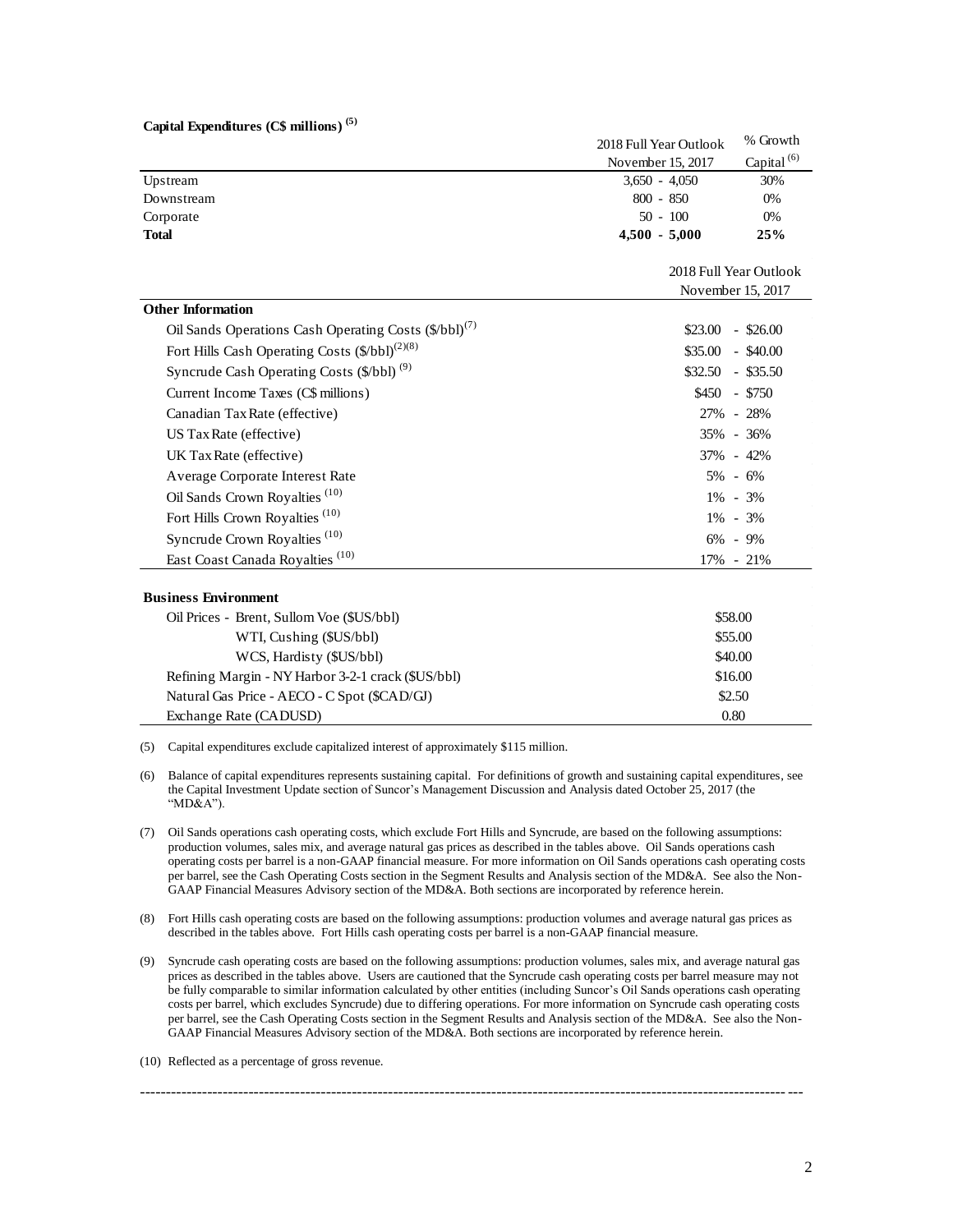Suncor's 2018 Full Year Outlook contains certain forward-looking statements and information (collectively, "forward-looking statements"). All forward-looking statements for the 2018 fiscal year are based on Suncor's current expectations, estimates, projections and assumptions that were made by the company in light of its experience and its perception of historical trends including: expectations and assumptions concerning the accuracy of reserve and resource estimates; commodity prices and interest and foreign exchange rates; the performance of assets and equipment; capital efficiencies and cost-savings; applicable laws and government policies, including royalty rates and tax laws; future production rates; the sufficiency of budgeted capital expenditures in carrying out planned activities; the availability and cost of labour and services, the satisfaction by third parties of their obligations to Suncor; and the receipt, in a timely manner, of regulatory and third-party approvals. Forward-looking statements are not guarantees of future performance and involve a number of risks and uncertainties, some that are similar to other oil and gas companies and some that are unique to our company. Suncor's actual results may differ materially from those expressed or implied by our forward-looking statements and you are cautioned not to place undue reliance on them.

 Assumptions for the Oil Sands operations, Syncrude and Fort Hills 2018 production outlook include those relating to reliability and operational efficiency initiatives that the company expects will minimize unplanned maintenance in 2018. Assumptions for the Exploration and Production 2018 production outlook include those relating to reservoir performance, drilling results and facility reliability. Factors that could potentially impact Suncor's 2018 corporate guidance include, but are not limited to:

- • Bitumen supply. Bitumen supply may be dependent on unplanned maintenance of mine equipment and extraction plants, bitumen ore grade quality, tailings storage and in situ reservoir performance.
- • Third-party infrastructure. Production estimates could be negatively impacted by issues with third-party infrastructure, including pipeline or power disruptions, that may result in the apportionment of capacity, pipeline or third-party facility shutdowns, which would affect the company's ability to produce or market its crude oil.
- • Performance of recently commissioned facilities or well pads. Production rates while new equipment is being brought into service are difficult to predict and can be impacted by unplanned maintenance.
- • Unplanned maintenance. Production estimates could be negatively impacted if unplanned work is required at any of our mining, extraction, upgrading, in situ processing, refining, natural gas processing, pipeline, or offshore assets.
- • Planned maintenance events. Production estimates, including production mix, could be negatively impacted if planned maintenance events are affected by unexpected events or are not executed effectively. The successful execution of maintenance and start-up of operations for offshore assets, in particular, may be impacted by harsh weather conditions, particularly in the winter season.
- • Commodity prices. Declines in commodity prices may alter our production outlook and/or reduce our capital expenditure plans.
- • Foreign operations. Suncor's foreign operations and related assets are subject to a number of political, economic and socio-economic risks.
- • Project Ramp Up. Production estimates for Fort Hills and estimates of Fort Hills cash operating costs could be negatively impacted by delays in or unexpected events involving the ramp up of production from the project.

 Suncor's News Release dated October 25, 2017, the MD&A, and Suncor's most recently filed Annual Information Form, Form 40-F, Annual Report to Shareholders and other documents it files from time to time with securities regulatory authorities describe the risks, uncertainties, material assumptions and other factors that could influence actual results and such factors are incorporated herein by reference. Copies of these documents are available without charge from Suncor at 150 6th Avenue S.W., Calgary, Alberta T2P 3Y7, by calling 1-800-558-9071, or by email request to [info@suncor.com](mailto:info@suncor.com) or by referring to the company's profile on SEDAR at [www.sedar.com](file://suncorp/sundata/PERF/Corporate%20FP&A/02-Budgets/Documents%20and%20Settings/ckurek/Local%20Settings/2011%205+7/07%20-%20Corporate%20Guidance%20Requirements/Documents%20and%20Settings/mpwebster/Local%20Settings/2011%202+10/12%20-%202011%20Corporate%20Guidance%20Q1%20Update/www.sedar.com) or EDGAR at [www.sec.gov.](file://suncorp/sundata/PERF/Corporate%20FP&A/02-Budgets/Documents%20and%20Settings/ckurek/Local%20Settings/2011%205+7/07%20-%20Corporate%20Guidance%20Requirements/Documents%20and%20Settings/mpwebster/Local%20Settings/2011%202+10/12%20-%202011%20Corporate%20Guidance%20Q1%20Update/www.sec.gov) Except as required by applicable securities laws, Suncor disclaims any intention or obligation to publicly update or revise any forward-looking statements, whether as a result of new information, future events or otherwise.

 Certain natural gas estimates provided for above have been converted to barrels of oil equivalent (boe) on the basis of one barrel of oil to six thousand cubic feet of natural gas. Boe may be misleading, particularly